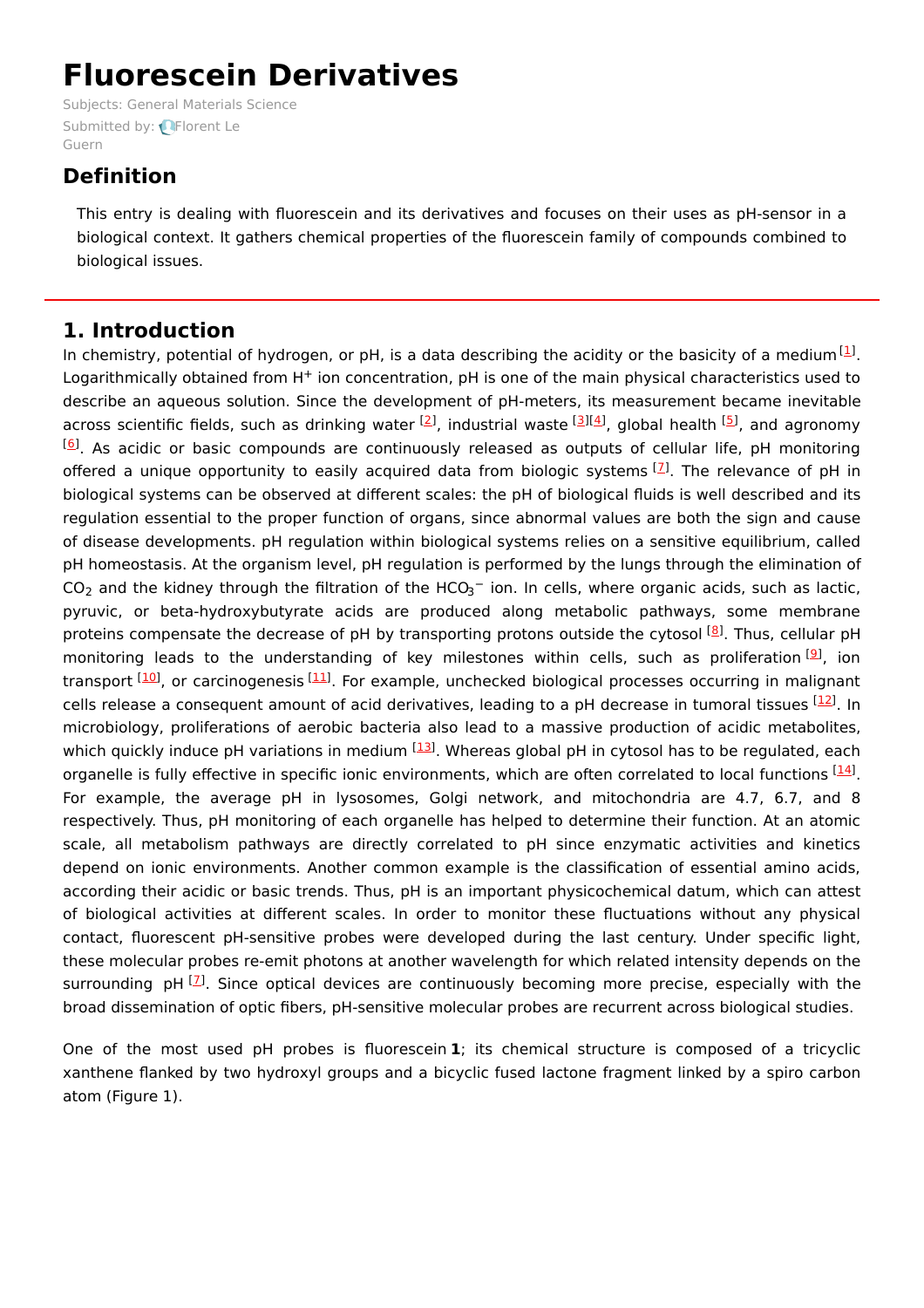

**Figure 1.** Chemical structure of fluorescein **1.**

This family of molecules was discovered in 1871 by Adolf von Baeyer, and has become one of most ubiquitous probes in biological studies, because of its intense fluorescence, reversible pH sensitivity, chemical stability, and lack of cytotoxicity at working concentrations. For years, fluorescein **1** has been used as a starting material to create novel fluorescent probes revealing specific biological activities such as enzymatic cleavage [[15\]](#page-5-1). Fluorescein 1 is still the focus of interest from the scientific community for its intense fluorescence and its sensitivity to pH variations around neutral domain [\[16](#page-5-2)]. As most biological systems are fully effective at physiological conditions (pH~7.3), fluorescein **1** became a benchmark for monitoring pH fluctuations in cell cultures. Indeed, every year, a substantial amount of new articles describes biological studies using fluorescein **1** as pH-sensitive probe (Figure 2) <sup>[<u>[17](#page-5-3)</u>]</sup>. In this review, we propose an overview of fluorescein **1** and its main derivatives complemented by a survey of recent studies using fluorescein **1** as pH sensors for biological applications.





## **2. Fluorescein and Derivatives as Notorious pH Sensors**

## **2.1. Fluorescein: Synthesis and Properties**

Originally obtained by condensing phtalic anhydride with phenol in acidic conditions by Von Baeyer, this preparation of fluorescein **1** is nowadays based on Friedel–Crafts reactions (Figure 3). Thus, the fluorophore can be easily obtained by mixing phtalic anhydride, resorcinol and ZnCl<sub>2</sub> or methanesulfonic acid <sup>[[18\]](#page-5-4)[[19\]](#page-5-5)</sup>. Large scale manufactured, fluorescein **1** has been included in the World Health Organization (WHO)'s model list of essential medicines  $[20]$  $[20]$  for its biological applications, but it is also used in other fields, such as petrochemistry for leak detection and cosmetic formulations.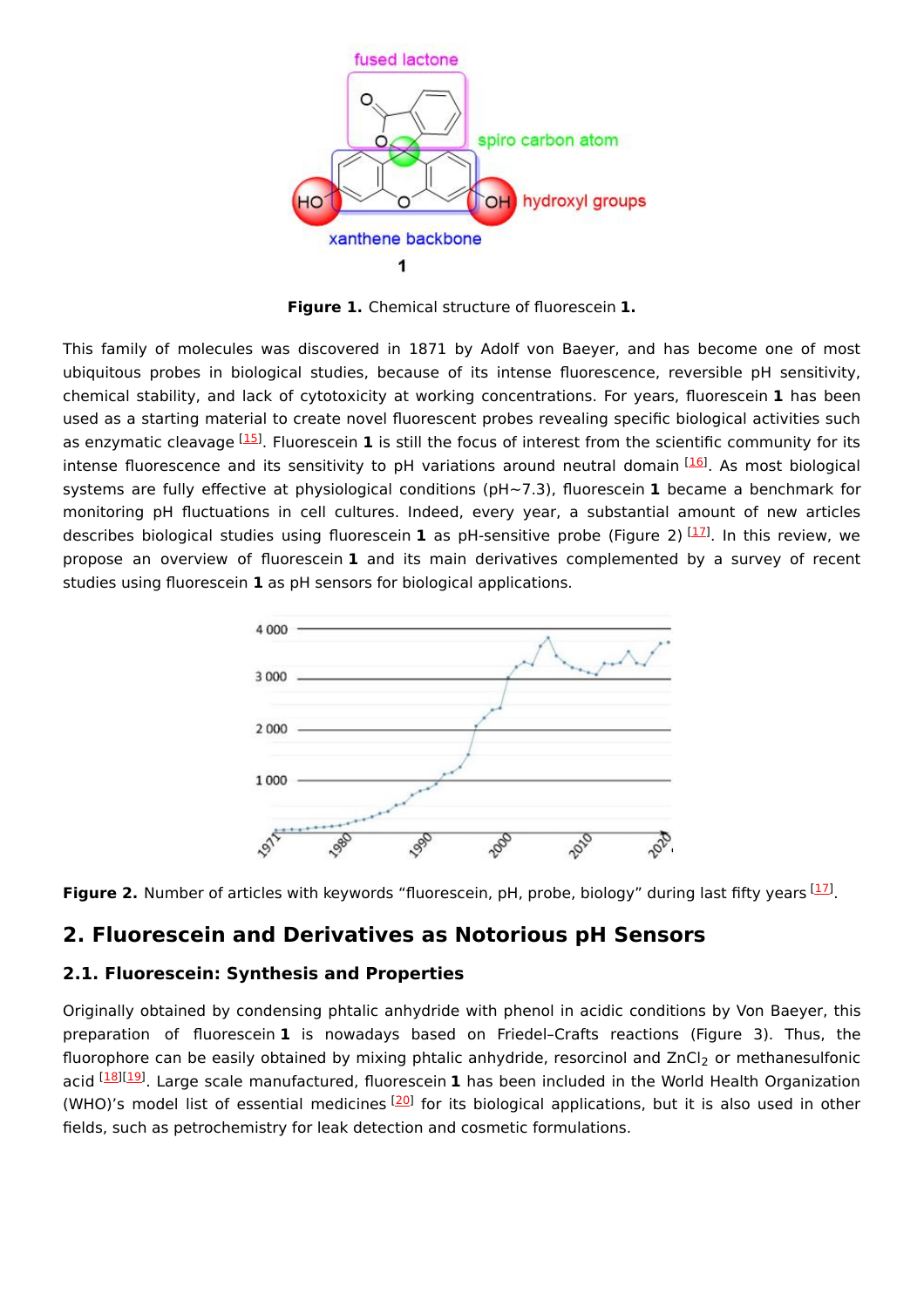

**Figure 3.** General synthetic pathway to fluorescein.

Under basic conditions (pH > 8), fluorescein **1** absorbs blue light with a maxima absorption peak around 490 nm, and emits a green light around 515 nm  $^{[21]}$  $^{[21]}$  $^{[21]}$ . Due to phenolic fragments and equilibrium between a carboxylic function and a lactone, ionic charge and chemical structure of fluorescein evolve depending on the surrounding pH, leading to fluctuations of photophysical properties (Figure 4) <sup>[\[22](#page-5-8)]</sup>. Whereas the fluorescence quantum yield under an excitation at 490 nm is very high under basic conditions (Φ<sub>F</sub>: 0.95 in NaOH 0.1 M), an acidification of the solution progressively leads to the fluorescence extinction [\[23](#page-5-9)]. This fluctuation is due to the transition of the di-anionic form of fluorescein into an anionic equilibrium, which has a lower absorbance associated to a blue-shifting [\[23](#page-5-9)].



**Figure 4.** Ionic forms of fluorescein **1** according the pH domains and their relative fluorescence intensities. At neutral pH and under excitation at 490 nm, the most fluorescent di-anionic form of fluorescein takes prominence over other forms. Below pH = pKa~6.4, mono-anionic fluorescein displays a blue-shifted absorption followed by drastic decrease of fluorescence. At even lower pH, neutral and further cationic forms of fluorescein becomes non-fluorescent under irradiation at 490 nm.

The most problematic drawback of fluorescein is its photobleaching when exposed to light  $^{[24]}$  $^{[24]}$  $^{[24]}$ . Indeed, the fluorescent emission from this probe progressively decreases under intense light irradiations, which is an issue since pH monitoring is based on this intensity, and repeated measurements cause the signal to fade. Because of this photobleaching, all fluorescein derivatives must be stored in the dark, and experiments using this probe have to occur quickly. Spectral bands of fluorescein can also induce issues with some optical systems. Depending on the purpose of the application, its relatively broad fluorescent emission can be considered as an advantage (for example, in case of the Förster resonance energy transfer (FRET) system), but also as a drawback for multi fluorescent probing experiences. Fluorescein presents also a weak Stokes shift, the interval between highest absorption and emission wavelength, which is a potential issue for devices using a single optical path, such as entry-level plate readers. Like most intense fluorescent probes, self-quenching can occur in case of aggregation (ACQ) or high degrees of surface substitution<sup>[\[25](#page-5-11)]</sup>. Hopefully, due to low the concentration used in biological systems, this drawback has little relevance.

## **2.2. Most Used Fluorescein Derivatives and Their Properties**

Several fluorescein derivatives have been developed in order to fit with the downstream applications. The best-known derivatives are based on the modification of benzo-fused lactone moiety in order to add reactive chemical functions such as isothiocyanate, carboxylic acid, or amine. The outcoming probes are named fluorescein isothiocyanate (FITC) (Figure 5-**2**), carboxyfluorescein (5(6)-FAM or CF) (Figure 5-**3**),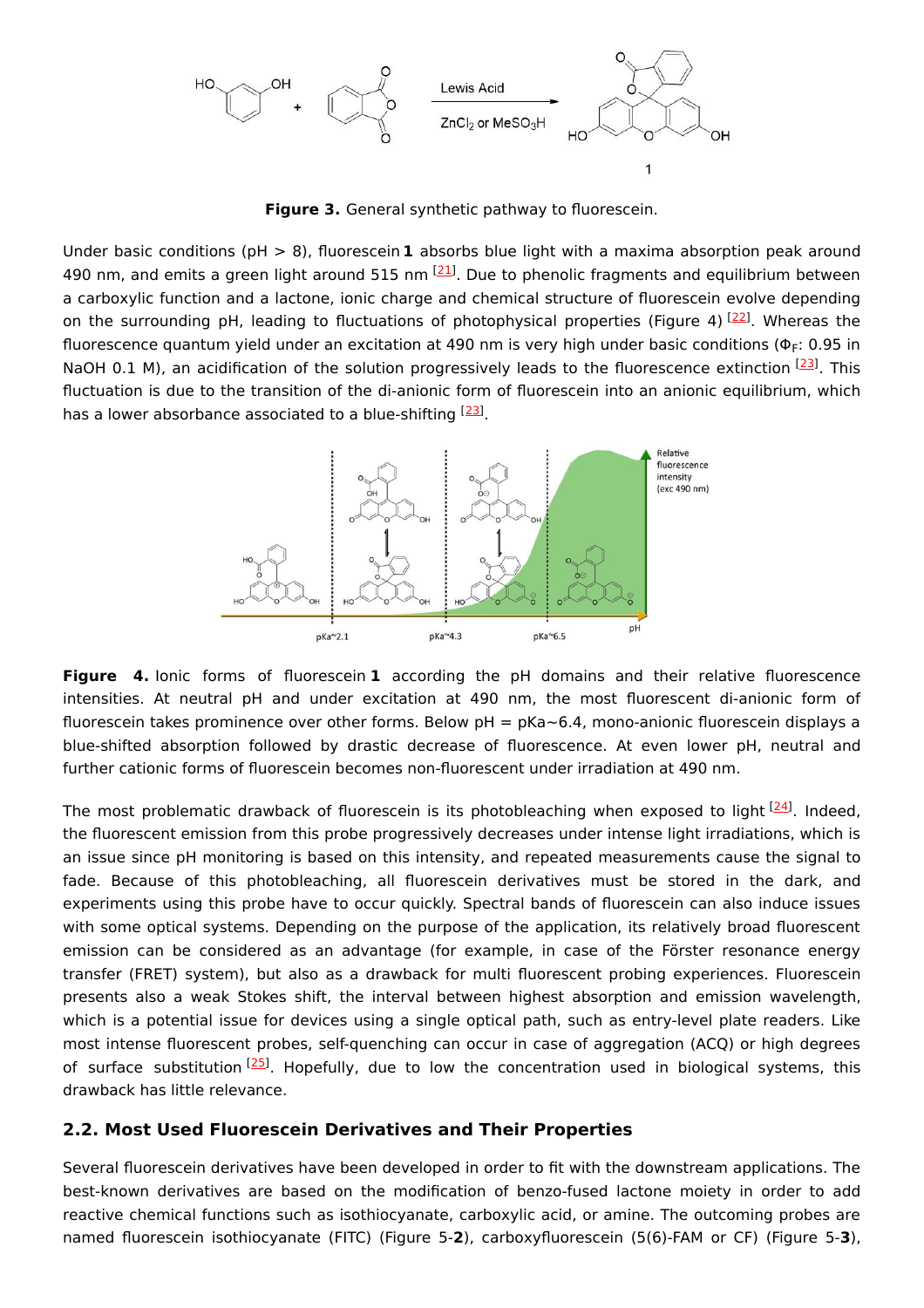and fluoresceinamine (FA) (Figure 5-**4**), respectively.



**Figure 5.** Most used reactive derivatives of fluorescein.

FITC **2** is one of most used derivatives due to its properties and good reactivity for conjugation. In comparison to fluorescein, FITC **2** presents a slight decrease of fluorescence quantum yield (Φ F (excitation: 500 nm): 0.75 in 10 mM Phosphate-Buffered Saline) <sup>[\[26](#page-5-12)]</sup>. However, in comparison with other fluorophores, FITC **2** still has an intense fluorescence and can be used as a pH-sensitive probe around the neutral domain. FITC **2** can be easily associated to any kind of chemical structures bearing an amine fragment, such as fluorophores <sup>[\[27](#page-5-13)]</sup>, targeting agents <sup>[\[28](#page-5-14)]</sup>, proteins <sup>[[29\]](#page-5-15)</sup>, polymers <sup>[[30](#page-5-16)]</sup>, or nanoparticles <sup>[\[31](#page-5-17)]</sup>. Resulting bioconjugation linkage is based on a thiourea function for which stability depends on physiochemical surroundings due to its strong H-bond interactions [[32\]](#page-5-18)[[33](#page-5-19)][[34](#page-5-20)]. Using such derivatives offers a unique opportunity to create specific pH sensors, and particularly, for biological systems where all proteins are bearing a terminal amine. Even if FITC **2** is still the most prolific derivative in literature (Figure 6), new fluorescein reactive derivatives are still described with optimized properties [[35](#page-5-21)].



**Figure 6.** Average repartition of used fluorescein derivatives in literature the last decade <sup>[\[17\]](#page-5-3)</sup>.

When fluorescein was used for intracellular pH (pH $_{\sf in}$ ) monitoring, a high leakage rate appeared from the cells, which made accurate pH determination difficult. Fluorescein **1** was then replaced by carboxyfluorescein **3** (FAM or CF) as the main pH<sub>in</sub> probe, since its main advantage was its low leaking rate through cell membranes. Indeed, due to its additional carboxylic acid function, the supplementary anionic charge significantly reduces solubility of FAM **3** in lipid structures composing cell membranes [\[36](#page-5-22)] Moreover, FAM 3 has similar photophysical properties to FITC 2<sup>[[26\]](#page-5-12)</sup>. Thus, FAM 3 has become one of the most used probes for characterization of tumoral tissue [\[37](#page-5-23)]. FAM 3 can also be used for preparation of bioconjugates using carbodiimide/NHS activation. In this case, resulting amide function is stable due to its omnipresence in biological systems. Diacetate derivatives of fluorescein and FAM **3**, respectively named fluorescein di-acetate (FDA) and carboxyfluorescein di-acetate (CFDA) (Figure 7-**5**), were also been used across several studies <sup>[\[38](#page-5-24)][[39](#page-5-25)]</sup>. Di-ester analogs present a quenching of the fluorescence, but, under esterase intracellular activities, emissions are restored <sup>[\[40](#page-6-0)]</sup>. Thus, these derivatives are used to estimate intracellular enzymatic activities<sup>[[41\]](#page-6-1)</sup>. Moreover, in comparison of FAM **3,** which is used for its weak membrane permeability, diacetate derivatives are cell permeable probes. Thus, CFDA **5** is one of best pH<sub>in</sub> sensors because FAM **3** is directly released under intracellular enzymatic activities and is not able to leak outside cells.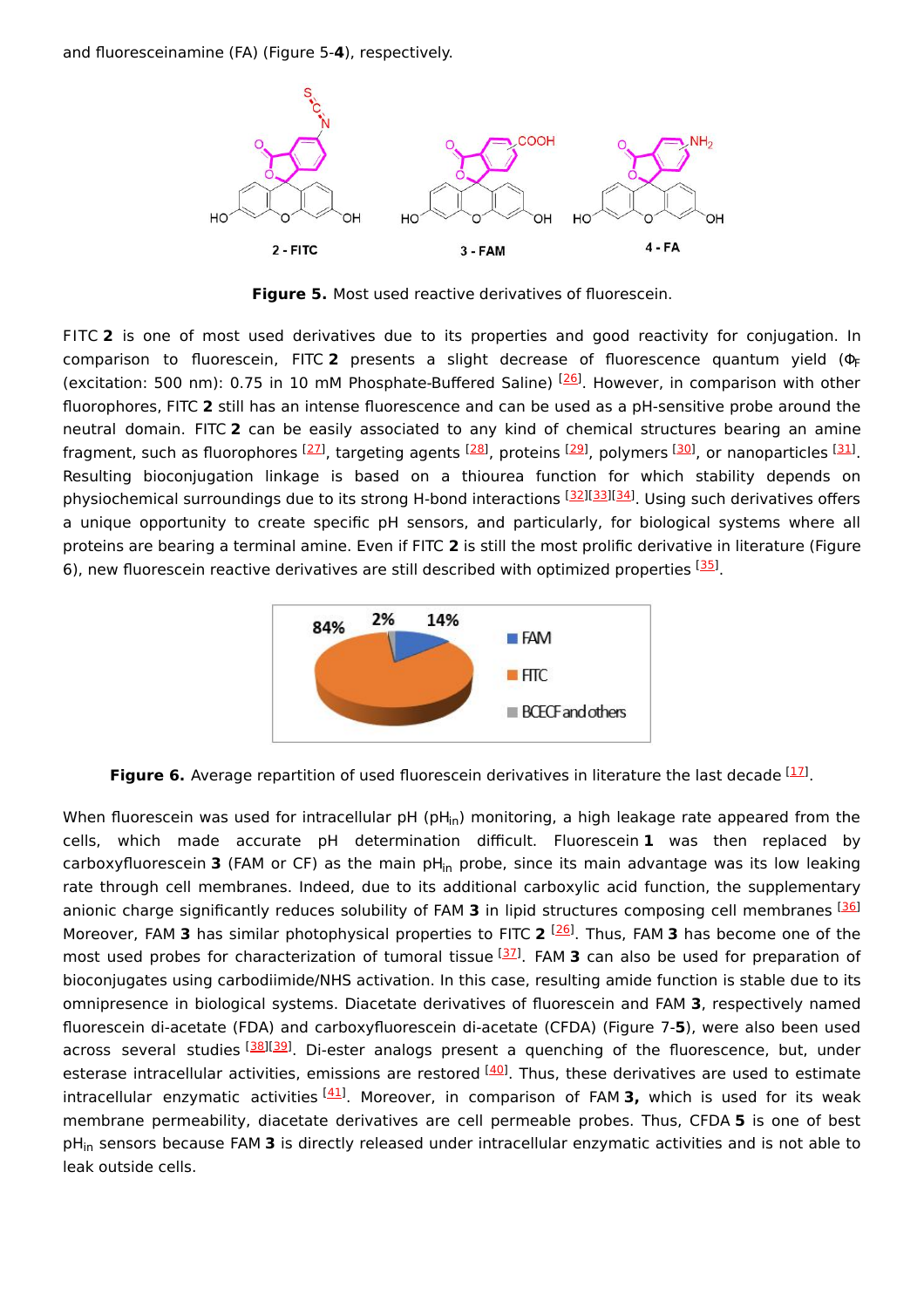

**Figure 7.** Different fluorescein derivatives used as pH-sensitive probes.

While FITC **2** and FAM **3** are the most prominent fluorescein derivatives in the literature, other probes were developed for specific and optimized applications at physiological pH. Introduced by Roger Tsien in 1982, 2′,7′-bis-(2-carboxyethyl)-carboxyfluorescein (BCECF) (Figure 7-**6**) was developed in order to fit more precisely with pH variation around neutral domain <sup>[\[42\]](#page-6-2)</sup>. Indeed, due to its pKa near 7, weak acidification of medium directly induces a significant reduction of fluorescence intensity. Moreover, the absorption spectrum of BCECF **6** possesses an isosbestic point, where its absorbance is pH-independent. This property allows the establishment of ratiometric analyses for which a ratio of fluorescence is calculated from excitations at two different wavelengths (generally at maxima and isosbestic point). These protocols greatly overcome common hurdles that are dye loading, leakage, optical imprecisions, or photobleaching [[43\]](#page-6-3).

In order to fit with acidic organelles, present in yeast<sup>[\[44](#page-6-4)]</sup> for example, fluorinated derivatives of fluorescein, such as Oregon Green 7, have been prepared for acidic pH monitoring (Figure 7-7) <sup>[\[45](#page-6-5)]</sup>. Introduction of electron-withdrawing atoms within the xanthene structure leads to a decrease of pKa around 4.7. Then, pH-sensitivity of such compounds is suitable with cellular components operating at pH around 5.

### **References**

- <span id="page-4-0"></span>1. Jensen, W.B. The Symbol for pH. Chem. Educ. 2004, 81, 21, doi:10.1021/ed081p21.
- <span id="page-4-1"></span>2. Dietrich, A.M.; Burlingame, G.A. Critical Review and Rethinking of USEPA Secondary Standards for Maintaining Organoleptic Quality of Drinking Water. Sci. Technol. 2015, 49, 708–720, doi:10.1021/es504403t.
- <span id="page-4-2"></span>3. Al-Hameedi, A.T.T.; Alkinani, H.H.; Albazzaz, H.W.; Dunn-Norman, S.; Alkhamis, M.M. Insights into the applications of waste materials in the oil and gas industry: state of the art review, availability, cost analysis, and classification. Pet. Explor. Prod. Technol. 2020, 10, 2137–2151, doi:10.1007/s13202-020-00865-w.
- <span id="page-4-3"></span>4. Mohammad, N.; Alam, M.Z.; Kabbashi, N.A.; Ahsan, A. Effective composting of oil palm industrial waste by filamentous fungi: A review. Conserv. Recycl. 2012, 58, 69–78, doi:10.1016/j.resconrec.2011.10.009.
- <span id="page-4-4"></span>5. Zappulla, D. The CO2 hypothesis—The stress of global warming on human health: pH homeostasis, the linkage between breathing and feeding via CO2 In Air Pollution: Sources, Prevention and Health Effects; Book from Nova Science Publishers (USA). 2013; pp. 293–313.
- <span id="page-4-5"></span>6. Husson, O. Redox potential (Eh) and pH as drivers of soil/plant/microorganism systems: a transdisciplinary overview pointing to integrative opportunities for agronomy. Plant Soil 2013, 362, 389–417, doi:10.1007/s11104-012-1429-7.
- <span id="page-4-6"></span>7. Han, J.; Burgess, K. Fluorescent Indicators for Intracellular pH. Rev. 2010, 110, 2709–2728, doi:10.1021/cr900249z.
- <span id="page-4-7"></span>8. Aoi, W.; Marunaka, Y. Importance of pH Homeostasis in Metabolic Health and Diseases: Crucial Role of Membrane Proton Transport. BioMed Res. Int. 2014, 2014, 1–8, doi:10.1155/2014/598986.
- <span id="page-4-8"></span>9. Tamagaki, T.; Sawada, S.; Imamura, H.; Tada, Y.; Yamasaki, S.; Toratani, A.; Sato, T.; Komatsu, S.; Akamatsu, N.; Yamagami, M.; et al. Effects of high-density lipoproteins on intracellular pH and proliferation of human vascular endothelial cells. Atherosclerosis 1996, 123, 73–82, doi:10.1016/0021-9150(95)05774-9.
- <span id="page-4-9"></span>10. Di Sario, A.; Bendia, E.; Omenetti, A.; De Minicis, S.; Marzioni, M.; Kleemann, H.W.; Candelaresi, C.; Saccomanno, S.; Alpini, G.; Benedetti, A. Selective inhibition of ion transport mechanisms regulating intracellular pH reduces proliferation and induces apoptosis in cholangiocarcinoma cells. Liver Dis. 2007, 39, 60–69, doi:10.1016/j.dld.2006.07.013.
- <span id="page-4-10"></span>11. Bohloli, M.; Atashi, A.; Soleimani, M.; Kaviani, S.; Anbarlou, A. Investigating Effects of Acidic pH on Proliferation, Invasion and Drug-Induced Apoptosis in Lymphoblastic Leukemia. Cancer Microenviron 2016, 9, 119–126, doi:10.1007/s12307-016-0187-0.
- <span id="page-4-11"></span>12. Stubbs, M.; McSheehy, P.M.J.; Griffiths, J.R. Causes and consequences of acidic pH in tumors: A magnetic resonance study. Enzym. Regul. 1999, 39, 13–30, doi:10.1016/S0065-2571(98)00018-1.
- <span id="page-4-12"></span>13. Vereecken, K.M.; Van Impe, J.F. Analysis and practical implementation of a model for combined growth and metabolite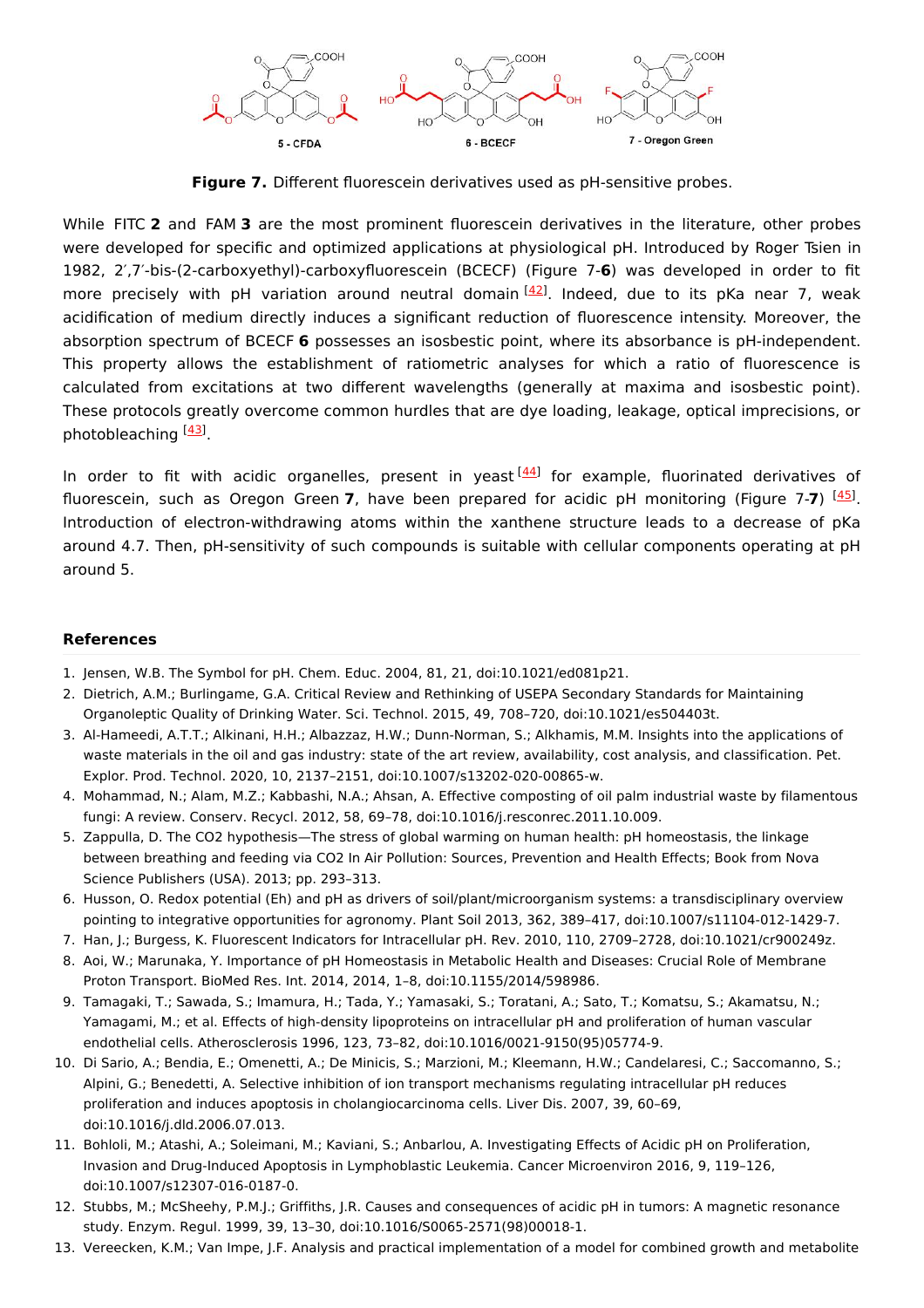<span id="page-5-0"></span>production of lactic acid bacteria. J. Food Microbiol. 2002, 73, 239–250, doi:10.1016/S0168-1605(01)00641-9.

- 14. Theillet, F.-X.; Binolfi, A.; Frembgen-Kesner, T.; Hingorani, K.; Sarkar, M.; Kyne, C.; Li, C.; Crowley, P.B.; Gierasch, L.; Pielak, G.J.; et al. Physicochemical Properties of Cells and Their Effects on Intrinsically Disordered Proteins (IDPs). Rev. 2014, 114, 6661–6714, doi:10.1021/cr400695p.
- <span id="page-5-1"></span>15. Gaspar, M.L.; Cabello, M.N.; Pollero, R.; Aon, M.A. Fluorescein Diacetate Hydrolysis as a Measure of Fungal Biomass in Soil. Microbiol. 2001, 42, 339–344, doi:10.1007/s002840010226.
- <span id="page-5-2"></span>16. Sjöback, R.; Nygren, J.; Kubista, M. Absorption and fluorescence properties of fluorescein. Acta. A. Mol. Biomol. Spectrosc. 1995, 51, L7–L21, doi:10.1016/0584-8539(95)01421-P.
- <span id="page-5-3"></span>17. Available online: www.dimensions.ai (accessed on 10 October 2020).
- <span id="page-5-4"></span>18. Brandt, R.; Keston, A.S. Synthesis of diacetyldichlorofluorescin: A stable reagent for fluorometric analysis. Biochem. 1965, 11, 6–9, doi:10.1016/0003-2697(65)90035-7.
- <span id="page-5-5"></span>19. Ueno, Y.; Jiao, G.-S.; Burgess, K. Preparation of 5- and 6-Carboxyfluorescein. Synthesis 2004, 2004, 2591–2593, doi:10.1055/s-2004-829194.
- <span id="page-5-6"></span>20. WHO Model Lists of Essential Medicines. Available online: http://www.who.int/medicines/publications/essentialmedicines/en/ (accessed on 22 October 2020).
- <span id="page-5-7"></span>21. Sun, W.-C.; Gee, K.R.; Klaubert, D.H.; Haugland, R.P. Synthesis of Fluorinated Fluoresceins. Org. Chem. 1997, 62, 6469–6475, doi:10.1021/jo9706178.
- <span id="page-5-8"></span>22. Klonis, N.; Sawyer, W.H. Spectral properties of the prototropic forms of fluorescein in aqueous solution. Fluoresc. 1996, 6, 147–157, doi:10.1007/BF00732054.
- <span id="page-5-9"></span>23. Martin, M.M.; Lindqvist, L. The pH dependence of fluorescein fluorescence. Lumin. 1975, 10, 381–390, doi:10.1016/0022-2313(75)90003-4.
- <span id="page-5-10"></span>24. Song, L.; Hennink, E.J.; Young, I.T.; Tanke, H.J. Photobleaching kinetics of fluorescein in quantitative fluorescence microscopy. J. 1995, 68, 2588–2600, doi:10.1016/S0006-3495(95)80442-X.
- <span id="page-5-11"></span>25. Feng, S.; Gong, S.; Feng, G. Aggregation-induced emission and solid fluorescence of fluorescein derivatives. Commun. 2020, 56, 2511–2513, doi:10.1039/C9CC09784H.
- <span id="page-5-12"></span>26. Zhang, X.-F.; Zhang, J.; Liu, L. Fluorescence Properties of Twenty Fluorescein Derivatives: Lifetime, Quantum Yield, Absorption and Emission Spectra. Fluoresc. 2014, 24, 819–826, doi:10.1007/s10895-014-1356-5.
- <span id="page-5-13"></span>27. Zhang, Q.; Zhou, M. A profluorescent ratiometric probe for intracellular pH imaging. Talanta 2015, 131, 666–671, doi:10.1016/j.talanta.2014.08.039.
- <span id="page-5-14"></span>28. Li, Y.; Fu, Y.; Zhang, H.; Song, J.; Yang, S. FITC-Labeled Alendronate as an In Vivo Bone pH Sensor. BioMed Res. Int. 2020, 2020, 1–9, doi:10.1155/2020/4012194.
- <span id="page-5-15"></span>29. Vermes, I.; Haanen, C.; Steffens-Nakken, H.; Reutellingsperger, C. A novel assay for apoptosis Flow cytometric detection of phosphatidylserine expression on early apoptotic cells using fluorescein labelled Annexin, V. Immunol. Methods 1995, 184, 39–51, doi:10.1016/0022-1759(95)00072-I.
- <span id="page-5-16"></span>30. Majoros, I.J.; Myc, A.; Thomas, T.; Mehta, C.B.; Baker, J.R. PAMAM Dendrimer-Based Multifunctional Conjugate for Cancer Therapy: Synthesis, Characterization, and Functionality. Biomacromolecules 2006, 7, 572–579, doi:10.1021/bm0506142.
- <span id="page-5-17"></span>31. Lu, C.-W.; Hung, Y.; Hsiao, J.-K.; Yao, M.; Chung, T.-H.; Lin, Y.-S.; Wu, S.-H.; Hsu, S.-C.; Liu, H.-M.; Mou, C.-Y.; et al. Bifunctional Magnetic Silica Nanoparticles for Highly Efficient Human Stem Cell Labeling. Nano Lett. 2007, 7, 149–154, doi:10.1021/nl0624263.
- <span id="page-5-18"></span>32. Shaw, W.H.R.; Walker, D.G. The Decomposition of Thiourea in Water Solutions. Am. Chem. Soc. 1956, 78, 5769–5772, doi:10.1021/ja01603a014.
- <span id="page-5-19"></span>33. Sahu, S.; Rani Sahoo, P.; Patel, S.; Mishra, B.K. Oxidation of thiourea and substituted thioureas: A review. Sulfur Chem. 2011, 32, 171–197, doi:10.1080/17415993.2010.550294.
- <span id="page-5-20"></span>34. Gómez, D.E.; Fabbrizzi, L.; Licchelli, M.; Monzani, E. Urea vs. thiourea in anion recognition. Biomol. Chem. 2005, 3, 1495–1500, doi:10.1039/B500123D.
- <span id="page-5-21"></span>35. Petri, L.; Szijj, P.A.; Kelemen, Á.; Imre, T.; Gömöry, Á.; Lee, M.T.W.; Hegedűs, K.; Ábrányi-Balogh, P.; Chudasama, V.; Keserű, G.M. Cysteine specific bioconjugation with benzyl isothiocyanates. RSC Adv. 2020, 10, 14928–14936, doi:10.1039/D0RA02934C.
- <span id="page-5-22"></span>36. Grimes, P.A.; Stone, R.A.; Laties, A.M.; Li, W. Carboxyfluorescein. A probe of the blood-ocular barriers with lower membrane permeability than fluorescein. Ophthalmol. Chic. Ill. 1960 1982, 100, 635–639, doi:10.1001/archopht.1982.01030030637022.
- <span id="page-5-23"></span>37. Mordon, S.; Maunoury, V.; Devoisselle, J.M.; Abbas, Y.; Coustaud, D. Characterization of tumorous and normal tissue using a pH-sensitive fluorescence indicator (5,6-carboxyfluorescein) in vivo. Photochem. Photobiol. B 1992, 13, 307– 314, doi:10.1016/1011-1344(92)85070-B.
- <span id="page-5-24"></span>38. Parish, C.R.; Glidden, M.H.; Quah, B.J.C.; Warren, H.S. Use of the Intracellular Fluorescent Dye CFSE to Monitor Lymphocyte Migration and Proliferation. Protoc. Immunol. 2009, 84, 4.9.1–4.9.13, doi:10.1002/0471142735.im0409s84.
- <span id="page-5-25"></span>39. Zhang, F.; Zhang, P.; Wang, E.; Su, F.; Qi, Y.; Bu, X.; Wang, Y. Fluorescein Diacetate Uptake to Determine the Viability